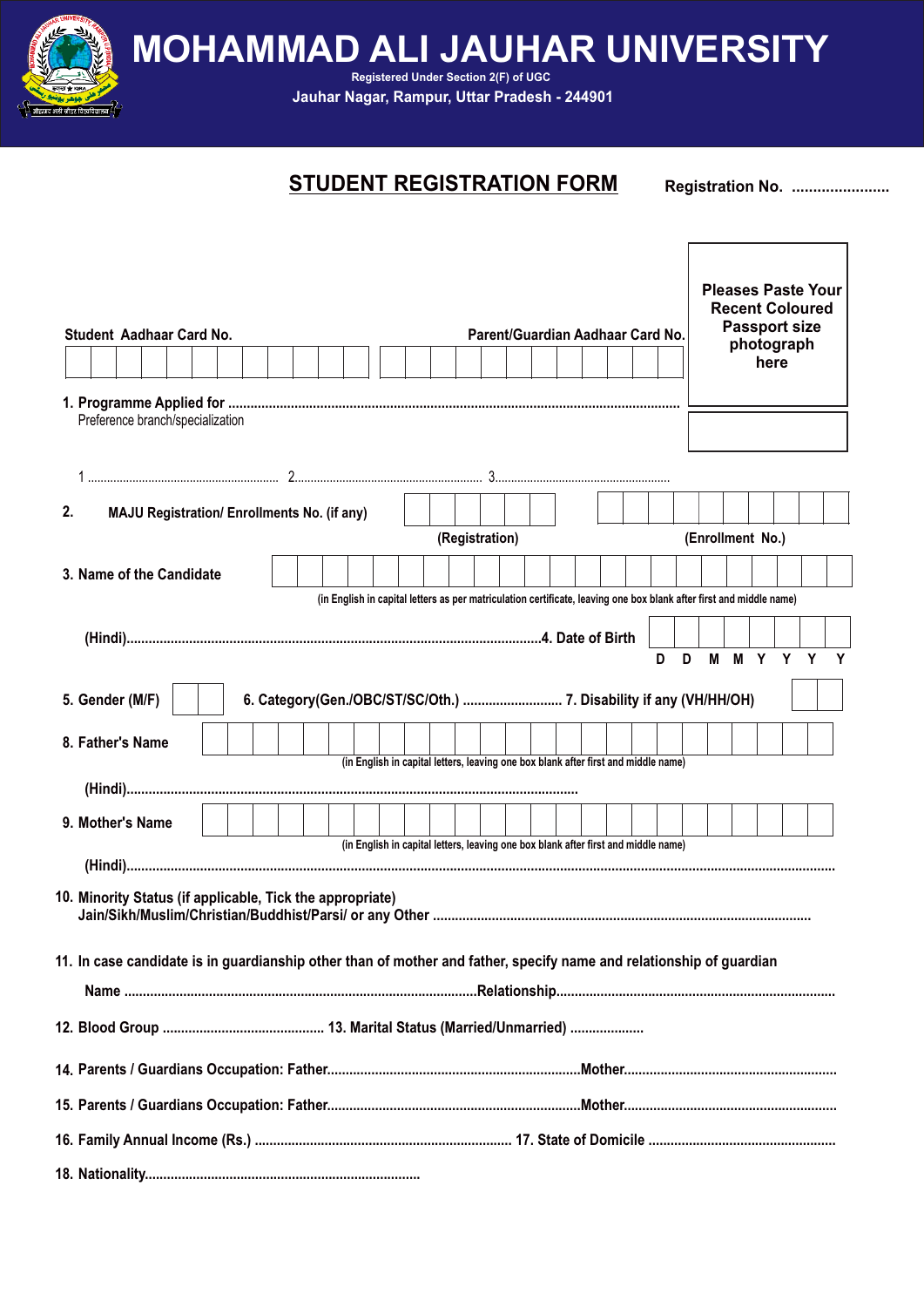#### **19. Details of Examination Passed /Appeared**

| <b>Examination</b>                                                                                                                                                                                                                                                                                           | Year of<br>Passing | School/<br>College   | Name of<br>Board/Univ.           | Max.<br>Marks                    | <b>Marks</b><br><b>Obtained</b> | % of Marks<br>Grade | Medium of<br>Instruction            | <b>Disciplines</b><br>/Subjects |  |  |  |  |  |  |
|--------------------------------------------------------------------------------------------------------------------------------------------------------------------------------------------------------------------------------------------------------------------------------------------------------------|--------------------|----------------------|----------------------------------|----------------------------------|---------------------------------|---------------------|-------------------------------------|---------------------------------|--|--|--|--|--|--|
| 10 <sup>th</sup> (Secondary)                                                                                                                                                                                                                                                                                 |                    |                      |                                  |                                  |                                 |                     |                                     |                                 |  |  |  |  |  |  |
| 12 <sup>th</sup> (Sr. Secondary)                                                                                                                                                                                                                                                                             |                    |                      |                                  |                                  |                                 |                     |                                     |                                 |  |  |  |  |  |  |
| <b>Graduation</b>                                                                                                                                                                                                                                                                                            |                    |                      |                                  |                                  |                                 |                     |                                     |                                 |  |  |  |  |  |  |
| (Please specify degree)                                                                                                                                                                                                                                                                                      |                    |                      |                                  |                                  |                                 |                     |                                     |                                 |  |  |  |  |  |  |
| <b>Graduation</b>                                                                                                                                                                                                                                                                                            |                    |                      |                                  |                                  |                                 |                     |                                     |                                 |  |  |  |  |  |  |
| (Please specify degree)                                                                                                                                                                                                                                                                                      |                    |                      |                                  |                                  |                                 |                     |                                     |                                 |  |  |  |  |  |  |
| <b>Professional Degree</b>                                                                                                                                                                                                                                                                                   |                    |                      |                                  |                                  |                                 |                     |                                     |                                 |  |  |  |  |  |  |
| (Please specify degree)                                                                                                                                                                                                                                                                                      |                    |                      |                                  |                                  |                                 |                     |                                     |                                 |  |  |  |  |  |  |
| <b>Other Qualification</b>                                                                                                                                                                                                                                                                                   |                    |                      |                                  |                                  |                                 |                     |                                     |                                 |  |  |  |  |  |  |
| (Please specify degree)                                                                                                                                                                                                                                                                                      |                    |                      |                                  |                                  |                                 |                     |                                     |                                 |  |  |  |  |  |  |
| 20.                                                                                                                                                                                                                                                                                                          |                    |                      |                                  |                                  |                                 |                     |                                     |                                 |  |  |  |  |  |  |
| <b>Permanent Address:</b>                                                                                                                                                                                                                                                                                    |                    |                      |                                  |                                  | <b>Corresponding Address:</b>   |                     |                                     |                                 |  |  |  |  |  |  |
|                                                                                                                                                                                                                                                                                                              |                    |                      |                                  |                                  |                                 |                     |                                     |                                 |  |  |  |  |  |  |
|                                                                                                                                                                                                                                                                                                              |                    |                      |                                  |                                  |                                 |                     |                                     |                                 |  |  |  |  |  |  |
|                                                                                                                                                                                                                                                                                                              |                    |                      |                                  |                                  |                                 |                     |                                     |                                 |  |  |  |  |  |  |
|                                                                                                                                                                                                                                                                                                              |                    |                      |                                  |                                  |                                 |                     |                                     |                                 |  |  |  |  |  |  |
| 21.                                                                                                                                                                                                                                                                                                          |                    |                      |                                  |                                  |                                 |                     |                                     |                                 |  |  |  |  |  |  |
| <b>Student Contacts:</b><br>Telephone No.:                                                                                                                                                                                                                                                                   |                    |                      |                                  | <b>Parents Contacts:</b>         |                                 |                     |                                     |                                 |  |  |  |  |  |  |
| Mobile No.:                                                                                                                                                                                                                                                                                                  |                    |                      |                                  |                                  |                                 |                     |                                     |                                 |  |  |  |  |  |  |
| <b>WhatsApp No.:</b>                                                                                                                                                                                                                                                                                         |                    |                      |                                  | Mobile No.:                      |                                 |                     |                                     |                                 |  |  |  |  |  |  |
|                                                                                                                                                                                                                                                                                                              |                    |                      |                                  |                                  |                                 |                     |                                     |                                 |  |  |  |  |  |  |
| 22. Does any of your sibling(S) study at MAJU?   Y                                                                                                                                                                                                                                                           |                    |                      | N   If yes, please give details: |                                  |                                 |                     |                                     |                                 |  |  |  |  |  |  |
|                                                                                                                                                                                                                                                                                                              |                    |                      |                                  |                                  |                                 |                     |                                     |                                 |  |  |  |  |  |  |
| Name                                                                                                                                                                                                                                                                                                         |                    | <b>Relationships</b> |                                  |                                  | Programme                       |                     | <b>Year of Admission</b>            |                                 |  |  |  |  |  |  |
|                                                                                                                                                                                                                                                                                                              |                    |                      |                                  |                                  |                                 |                     |                                     |                                 |  |  |  |  |  |  |
| 23. Relevant Entrance Test / Examination Detail:                                                                                                                                                                                                                                                             |                    |                      |                                  |                                  |                                 |                     |                                     |                                 |  |  |  |  |  |  |
|                                                                                                                                                                                                                                                                                                              |                    |                      |                                  |                                  |                                 |                     |                                     |                                 |  |  |  |  |  |  |
|                                                                                                                                                                                                                                                                                                              |                    |                      |                                  |                                  |                                 |                     |                                     |                                 |  |  |  |  |  |  |
|                                                                                                                                                                                                                                                                                                              |                    |                      |                                  |                                  |                                 |                     |                                     |                                 |  |  |  |  |  |  |
| 25. Do you have any legal Procedure/criminal case(s)pending against you in any court of Law-<br>if yes, kindly give the following details:                                                                                                                                                                   |                    |                      |                                  |                                  |                                 |                     | Y   /   N                           |                                 |  |  |  |  |  |  |
|                                                                                                                                                                                                                                                                                                              |                    |                      |                                  |                                  |                                 |                     |                                     |                                 |  |  |  |  |  |  |
|                                                                                                                                                                                                                                                                                                              |                    |                      |                                  |                                  |                                 |                     |                                     |                                 |  |  |  |  |  |  |
|                                                                                                                                                                                                                                                                                                              |                    |                      |                                  |                                  |                                 |                     |                                     |                                 |  |  |  |  |  |  |
|                                                                                                                                                                                                                                                                                                              |                    |                      |                                  |                                  |                                 |                     |                                     |                                 |  |  |  |  |  |  |
| 26. The university hostel is mandatory for the students residing outside district Rampur.<br>UNDERTAKING:                                                                                                                                                                                                    |                    |                      |                                  |                                  |                                 |                     |                                     |                                 |  |  |  |  |  |  |
| I solemnly affirm that the information furnished above is true and correct in all respect. I have not concealed any information. I undertake that if                                                                                                                                                         |                    |                      |                                  |                                  |                                 |                     |                                     |                                 |  |  |  |  |  |  |
| any information furnished herein is found to be incorrect or untrue, I Shall be liable for criminal prosecution and also forgo my claim to admission<br>along with the refund of the entire money deposited by me, towards tuition fee & other statutory fees to the university. Further, my candidature for |                    |                      |                                  |                                  |                                 |                     |                                     |                                 |  |  |  |  |  |  |
| the examination/admission to the programmer shall be liable for cancellation at any stage. I agree to abide by the rules and regulations of the university                                                                                                                                                   |                    |                      |                                  |                                  |                                 |                     |                                     |                                 |  |  |  |  |  |  |
|                                                                                                                                                                                                                                                                                                              |                    |                      |                                  |                                  |                                 |                     |                                     |                                 |  |  |  |  |  |  |
|                                                                                                                                                                                                                                                                                                              |                    |                      |                                  | Please paste Father's/           |                                 |                     |                                     |                                 |  |  |  |  |  |  |
| <b>Please paste Mother's</b><br>Date<br>recent-passport size                                                                                                                                                                                                                                                 |                    |                      |                                  | <b>Guardian's recent-</b>        |                                 |                     | <b>Signature of Candidate</b>       |                                 |  |  |  |  |  |  |
|                                                                                                                                                                                                                                                                                                              |                    | photograph here      |                                  | passport size<br>photograph here |                                 |                     |                                     |                                 |  |  |  |  |  |  |
|                                                                                                                                                                                                                                                                                                              |                    |                      |                                  |                                  |                                 |                     |                                     |                                 |  |  |  |  |  |  |
|                                                                                                                                                                                                                                                                                                              |                    |                      |                                  |                                  |                                 |                     |                                     |                                 |  |  |  |  |  |  |
| <b>Thumb Impression of Student</b>                                                                                                                                                                                                                                                                           |                    |                      |                                  |                                  |                                 |                     | <b>Signature of Parent/Guardian</b> |                                 |  |  |  |  |  |  |